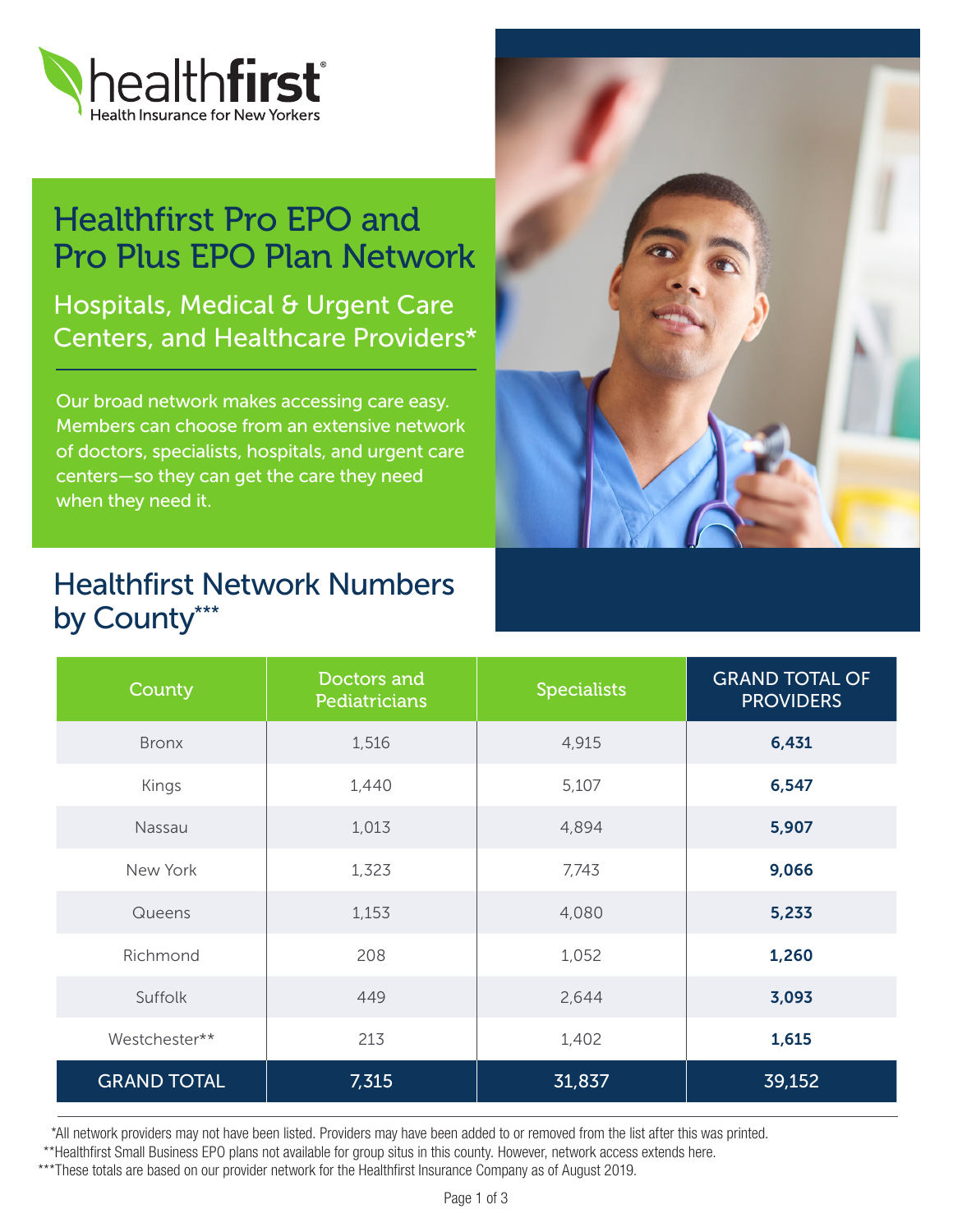# Healthfirst Pro Plus EPO and Pro EPO Plan Network: Hospitals and Medical Centers\*

Healthfirst Pro Plus EPO Plans: Platinum, Gold, Gold 25/50/0, Silver, Silver 45/70/4700, Bronze, and Bronze 6650

 $\mathbf{I}$ 

Healthfirst Pro EPO Plans: Platinum, Gold, Gold 25/50/0, Silver, Silver 45/70/4700, Bronze, Bronze 6650, and Bronze 8150

#### Bronx

| <b>Bronx</b>                                               | NYC Health + Hospitals/                                    | NYC Health + Hospitals/                                               | <b>Suffolk</b>                             |
|------------------------------------------------------------|------------------------------------------------------------|-----------------------------------------------------------------------|--------------------------------------------|
| <b>BronxCare Health</b>                                    | Woodhull                                                   | Gotham Health,<br>Gouverneur                                          | Huntington Hospital                        |
| System                                                     | NYU Langone Hospital -<br>Brooklyn                         | NYC Health + Hospitals/                                               | Mather Hospital                            |
| Montefiore Hospital                                        | <b>SUNY Downstate</b>                                      | Gotham Health,                                                        | Peconic Bay Medical                        |
| Montefiore Wakefield<br>Hospital                           | <b>Medical Center</b>                                      | Renaissance                                                           | Center                                     |
| NYC Health + Hospitals/<br>Gotham Health, Belvis           | The Brookdale University<br><b>Hospital Medical Center</b> | NYC Health + Hospitals/<br>Harlem                                     | Southside Hospital                         |
|                                                            |                                                            |                                                                       | Westchester**                              |
| NYC Health + Hospitals/<br>Gotham Health,                  | <b>Nassau</b>                                              | NYC Health + Hospitals/<br>Metropolitan                               | Montefiore Mount<br>Vernon Hospital        |
|                                                            | Glen Cove Hospital                                         | NYU Langone Hospitals                                                 |                                            |
| Morrisania                                                 | Long Island Jewish<br><b>Medical Center</b>                | - Tisch                                                               | Montefiore New<br>Rochelle Hospital        |
| NYC Health + Hospitals/<br>Jacobi                          |                                                            | NYU Langone                                                           | Montefiore Westchester                     |
| NYC Health + Hospitals/                                    | Long Island Jewish<br>Valley Stream                        | Orthopedic Hospital                                                   | Square Campus                              |
| Lincoln                                                    | Nassau University                                          | The Mount Sinai                                                       | Northern Westchester                       |
| NYC Health + Hospitals/                                    | <b>Medical Center</b>                                      | Hospital                                                              | Hospital                                   |
| North Central Bronx                                        | North Shore University                                     | <b>Queens</b>                                                         | Phelps Hospital                            |
| SBH Health System                                          | Hospital                                                   | <b>Flushing Hospital</b>                                              | <b>Large Physician Groups</b>              |
| <b>Kings</b>                                               | NYU Winthrop Hospital                                      | <b>Medical Center</b>                                                 | Advantage Care                             |
| Interfaith Medical Center                                  | Plainview Hospital                                         | Jamaica Hospital<br><b>Medical Center</b>                             | Physicians                                 |
| Maimonides Medical                                         | South Oaks Hospital                                        | Long Island Jewish                                                    | All Medical Care IPA                       |
| Center                                                     | Syosset Hospital                                           | <b>Forest Hills</b>                                                   | <b>Bronx United IPA</b>                    |
| Mount Sinai Brooklyn                                       | <b>New York</b>                                            | <b>Mount Sinai Queens</b>                                             | Coalition of Asian<br>American IPA (CAIPA) |
| NYC Health + Hospitals/<br>Coney Island                    | Lenox Hill Hospital                                        | NYC Health + Hospitals/                                               | Empire Gate IPA                            |
|                                                            | Mount Sinai Beth Israel                                    | Elmhurst                                                              | <b>Excelsior IPA</b>                       |
| NYC Health + Hospitals/<br>Gotham Health,<br>Cumberland    | Mount Sinai St. Luke's                                     | NYC Health + Hospitals/<br>Queens<br>St. John's Episcopal<br>Hospital | Korean American                            |
|                                                            | Mount Sinai West                                           |                                                                       | Physicians IPA (KAPIPA)                    |
| NYC Health + Hospitals/<br>Gotham Health, East<br>New York | New York Eye and Ear<br>Infirmary of Mount Sinai           |                                                                       | Med Alliance                               |
|                                                            |                                                            | <b>Richmond</b>                                                       | ProHEALTH Care                             |
| NYC Health + Hospitals/<br><b>Kings County</b>             | NYC Health + Hospitals/<br>Bellevue                        | <b>Richmond University</b><br><b>Medical Center</b>                   |                                            |
|                                                            | NYC Health + Hospitals/<br>Coler                           | Staten Island University                                              |                                            |

 \*All network providers may not have been listed. Providers may have been added to or removed from the list after this was printed. \*\*Healthfirst Small Business EPO plans not available for group situs in this county. However, network access extends here.

Hospital